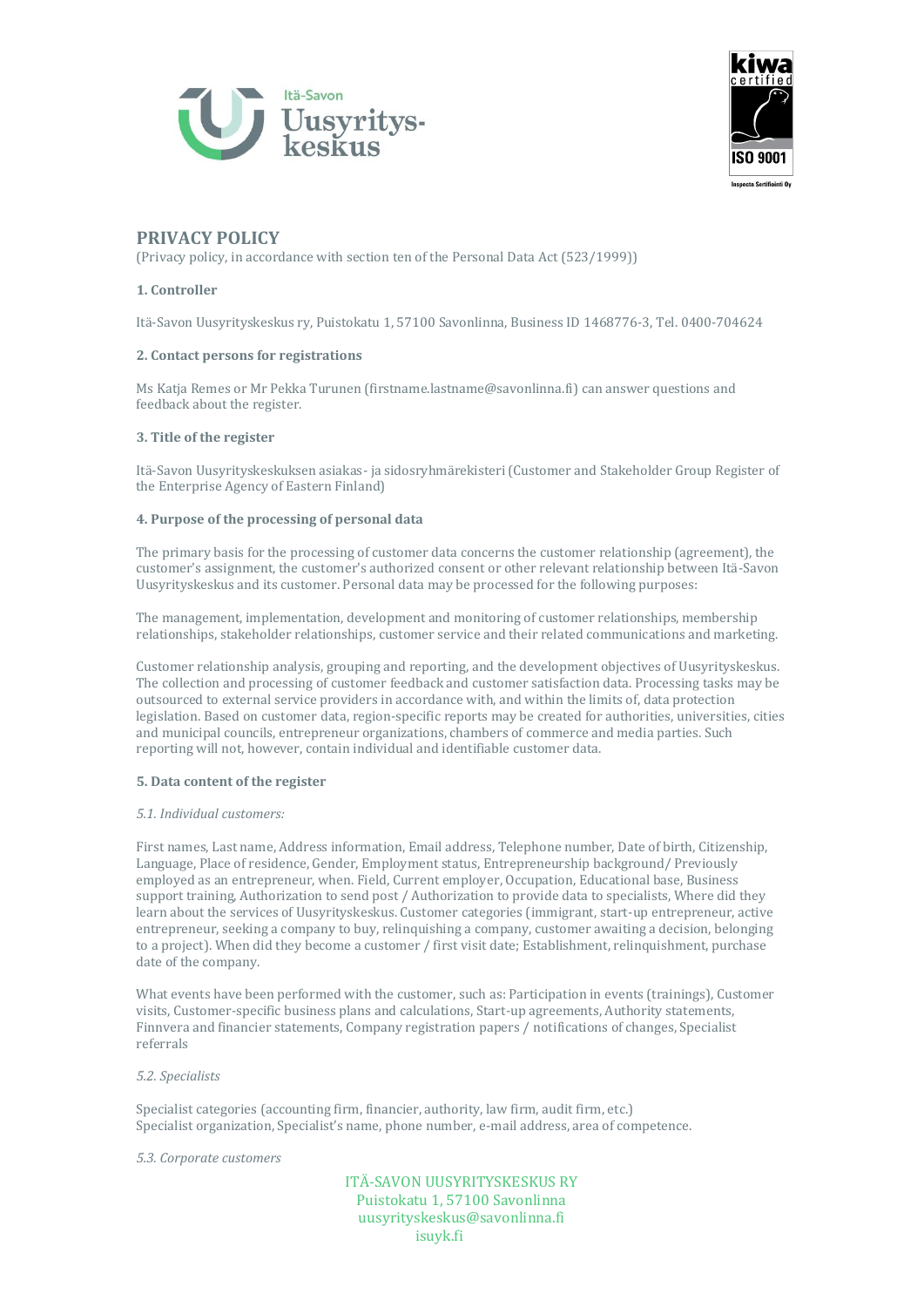



Company name, Business ID Contact person, phone number, email address, task, address information Field, turnover, profit, employment Information Investment requirement Belonging to a project / projects Customer events Customer materials

*5.4. Customers who have participated in training*

Name, email address, phone number

#### **6. Regular sources of data and disclosure of data**

*Individual customers:*

Primarily the customer data form is filled in by the customer, where their signature provides consent to the disclosure of the data, when necessary, to specialists (authorities, PRH, TE office, financiers, accounting firms, insurance companies, audit firms, law firms). Recorded data related to customer meetings. Business plans, calculations and other materials made by the customer.

Our website uses cookies. Cookies and the data they collect are used to improve the efficiency and userfriendliness of the services. Cookies collect data on how visitors move about and behave on websites. Cookies are necessary for the functionality of some of the Internet services provided by the controller, and we do not guarantee the functionality of the services unless the cookie functionality is in use. The data gathered through cookies is used to target communication and marketing, and to optimize marketing efforts.

#### *Corporate customers:*

In addition, we can collect data from public information sources (e.g. business registers, corporate websites) to keep our customers' data up to date.

The controller does not disclose personal data to third parties. Only specialists required by authorities who are already approved by the customer when signing the customer data form.

# **7. Data retention / deletion**

The data may be disclosed to authorities, specialists, financial institutions, etc., based on the customer's consent, for measures that meet the customer's needs.

In order to determine customer satisfaction, the name and email data will be transferred to a separate customer satisfaction measurement program, if necessary.

Customer, member, and stakeholder data will not be disclosed to third parties, except as provided in the agreement, separate consent and / or specific regulations.

We need to keep the data for a long time in our customer records, due to Requirements of authorities (e.g. EU projects)) Long-term business relationships, customer-specific background data is maintained in the system throughout the life cycle of companies.

The data can be deleted upon the customer's request, or if the customer relationship is found to be completely finished.

# **8. Transfer of data outside the EU or EEA area**

ITÄ-SAVON UUSYRITYSKESKUS RY Puistokatu 1, 57100 Savonlinna [uusyrityskeskus@savonlinna.fi](mailto:uusyrityskeskus@savonlinna.fi) isuyk.fi